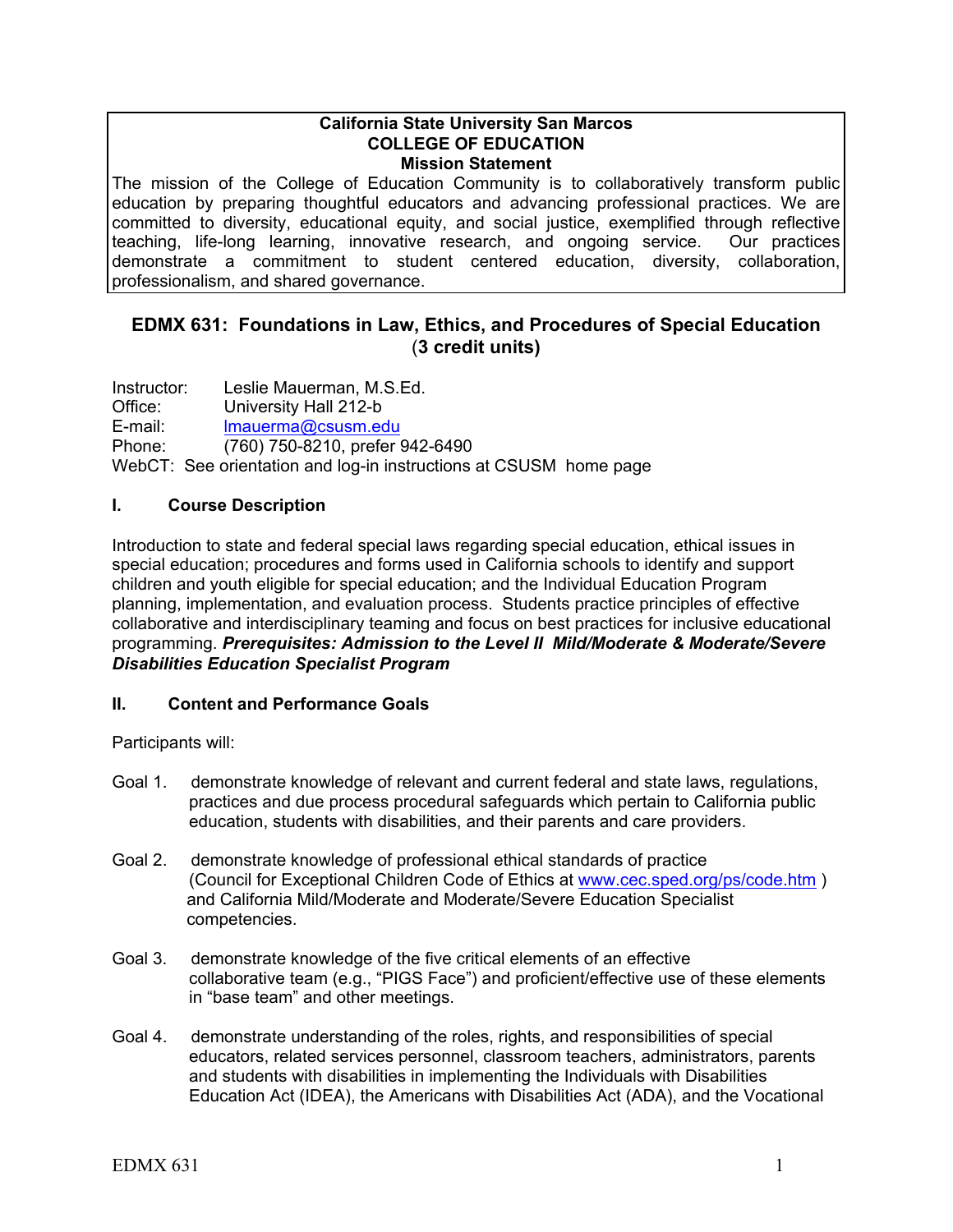Rehabilitation Act of l973 (Section 504) and related California special education laws and regulations.

- Goal 5. demonstrate knowledge of and competence in the Individual Education Program (IEP) development and implementation process (i.e., screening; nonbiased and family-centered assessment; eligibility determination; IEP development to access the core general education curriculum; development of goals and measurable objectives; identification of necessary modifications and accommodations to curriculum, instruction, and assessment; identification of needed supports and services, placement decision making; determination of accommodations for participation in school-wide, district-wide, and state assessments.
- Goal 6. demonstrate skills in developing meaningful IEP goals and appropriate accommodations and modifications to enable learner access to the core curriculum
- Goal 7. demonstrate knowledge of and skill in using strategies for working effectively and collaboratively with family members and others (e.g., educators, administrators, paraprofessionals, community agency and related service personnel) to design, implement, and evaluate IEPs for individual learners.

## **III. Required Textbooks and Materials**

California Department of Education, Special Education Division (2003). California special education programs: A composite of laws (25th ed.). Sacramento: Author. (DE)

Choate, J.S. (2000). Successful inclusive teaching: Proven ways to detect and correct special needs  $(3<sup>rd</sup>$  ed.). Boston: Allyn and Bacon.  $(CH)$ 

Community Alliance for Special Education and Protection and Advocacy, Inc. Special Education Rights and Responsibilities. San Francisco: Author. Accessible on the web from Jacqueline Thousand's web site: http://www.csusm.edu/thousand (P&A)

Rosenberg, M., O'Shea, L. & O'Shea, D. (2002). Student teacher to master teacher: A practical guide for educating students with special needs (3rd ed.). Upper Saddle River, NJ: Merrill. (RO)

Villa, R., & Thousand, J. (2000). Restructuring for caring and effective education: Piecing the puzzle together  $(2^{nd}$  ed.). Baltimore: Paul H. Brookes.  $(V & T)$ 

#### **Select Articles, Handouts, and Web Sites including:**

Udvari-Solner, A., Villa, R.A., Thousand, J.S. (2002). Access to the general education curriculum for all: The universal design process. In J. Thousand, R. Villa, & A. Nevin (Eds.), Creativity and collaborative learning: A guide to empowering students, teachers, and parents (2<sup>nd</sup> ed.) Baltimore: Paul H. Brookes.

National Information Center for Children and Youth with Disabilities @ www.nichcy.org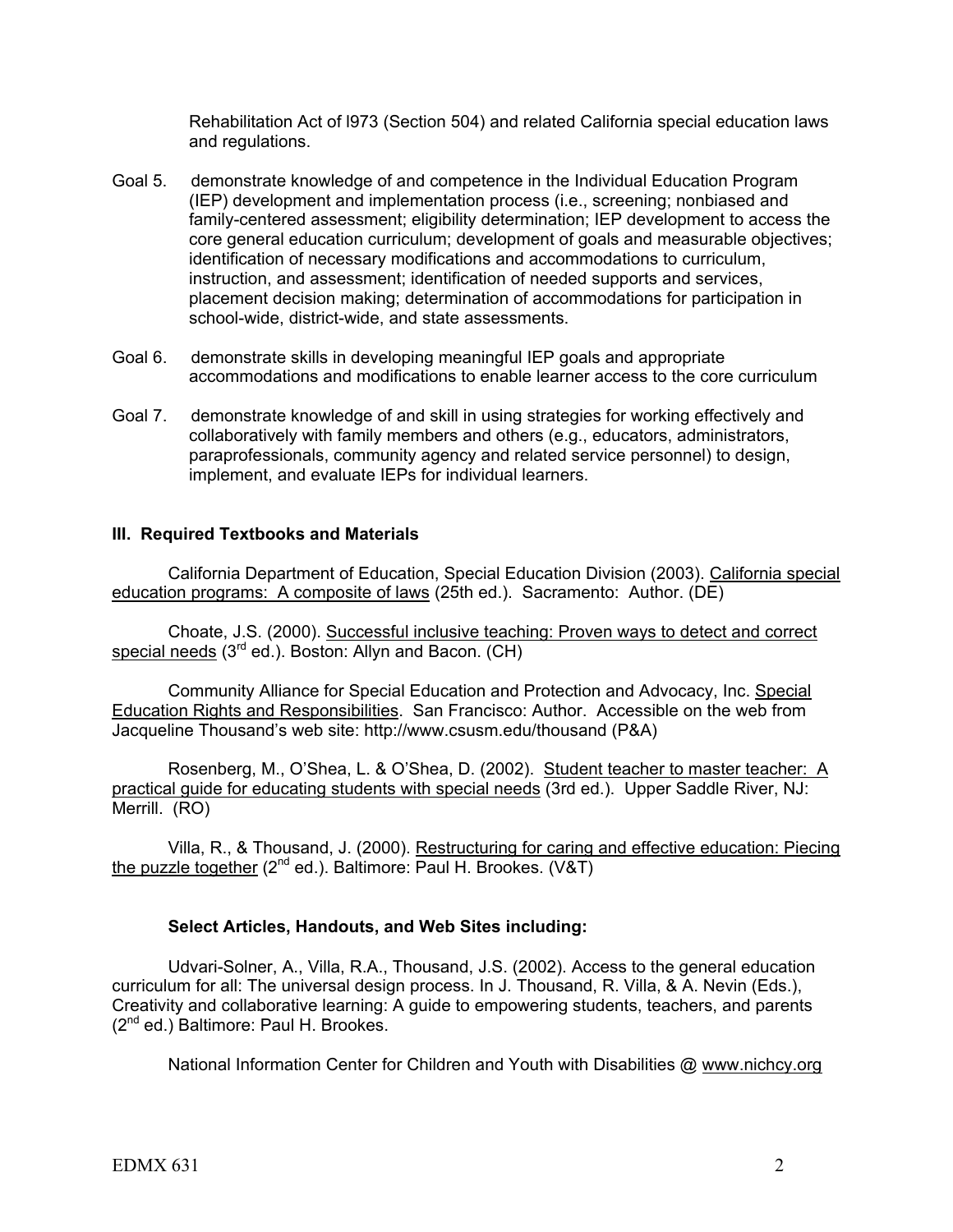Special education forms for San Diego City Schools and North Coastal Consortium for Special Education (NCCSE) @ www.preschoolfun.com

CARS+ website @ www.carsplus.org

## **IV. Professional and Administrative Requirements**

- 1. Attend all class sessions. Be on time. Please call the instructor when you are unable to attend class or when you will be late. It is the policy of the CSUSM College of Education that any student who misses 20% or more of class time or class sessions may not receive a passing grade for a course.
- 2. "Person-first" language (e.g., "Student with Down Syndrome" rather than "Down Syndrome student;" "Johnny who happens to have Down Syndrome" rather "My Down Syndrome student") must be used throughout all written and oral assignments and discussions.
- 3. Word process all written documents. Keep a copy of all of your work. You will want these copies for your records and for potential future use as professional portfolio entries.
- 4. Complete and hand in all assignments on the due dates for full credit. If you have extraordinary circumstances that impact completion of your assignments, please let the instructor(s) know. Any time that you have questions or concerns, please contact the instructor(s) immediately.
- 5. Participate in class discussions and group activities and demonstrate positive interpersonal skills with classmates and guests.
- 6. Select a class "buddy" to ensure that you receive handouts and information when you must miss class. Buddy: Telephone: E-mail:

## **Activities and instructional methods for realizing objectives:**

| class discussions    | group work      | lectures   | readings in texts & custom reader |
|----------------------|-----------------|------------|-----------------------------------|
| guest speakers       | web site access |            | study guides                      |
| demonstrations       | "auizzes"       | videos     | written reflections               |
| "base team" meetings |                 | role plays | observations                      |

## **Evaluation of attainment of these knowledge bases and skills:**

| attendance          | punctuality                              | participation in class |
|---------------------|------------------------------------------|------------------------|
| quizzes             | collaborative activities courtesy and    |                        |
| assessment outcomes | role play presentation                   | web site hits          |
| group presentation  | "base team" meeting minutes and products |                        |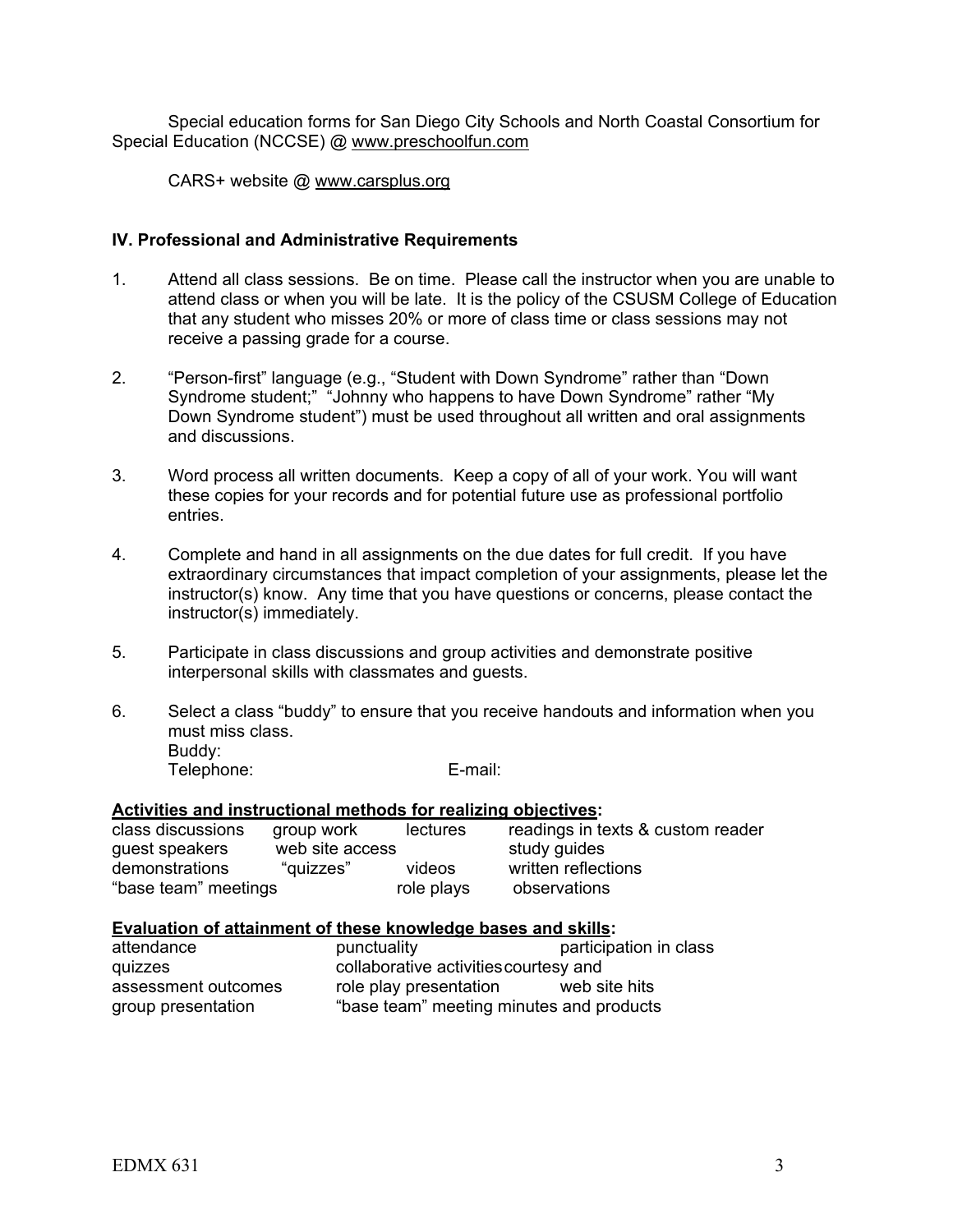## **V. Scholastic Requirements**

## **Class Attendance and Participation**

This course consists of 10, 4-hour (plus break) class sessions and attendance at the Annual Involved Exceptional Parents Conference, to be held on a Saturday in March. An alternative Collaborative Training is also offered this semester, held on a weekday. Find out more at www.iepday.org Attendance at and active participation in each of the 12 classes and 1 conference day is expected.

Regular and punctual attendance is required. This class is interactive in nature, and the inclass experiences and discussions are difficult if not impossible to recreate. Additionally, each class member is expected to practice exemplary collaborative teaming and participatory behavior. To reinforce the program's commitment to the development of professional interpersonal skills, students earn points each class for: a) arriving on time; b) returning from breaks on time; c) staying for all of the class; d) fully participating and cooperating with classmates, instructors, and guests in accordance with agreed-upon "base team" and class norms; and e) completing and sharing weekly reflections. Participants who arrive late, departs early, engage a "non-collaborative" behavior, or fail to have assignments/reflections prepared on time can expect to receive less than the maximum points for a class.

## **IEP Day Conference or Collaborative Teaching Training and Reading Reflections**

Participants will prepare four written reading reflections. In addition, a 1-page written response to the keynote and 2 sessions attended at the IEP Day Conference at USD will be due the following class meeting. Alternatively students may attend a one day training at NCPDF, details available on WebCT. The quality of this and all written work for this course will be judged according to at least the following criteria:

- a) use of respectful, professional, "person first" (i.e., Leslie, who has Cerebral Palsy, versus "the CP kid") language;
- b) correctness of spelling, punctuation, and grammatical usage of language;
- c) organization, comprehensiveness, and professional appearance of the product;
- d) evidence of higher order thinking (e.g., analysis, synthesis, application, evaluation); and
- e) connection with other readings, lectures, workshops, discussions, and experiences.

## **Base Team Meetings**

Base Teams, formulated at the beginning of the course, will meet regularly and use the "Team Meeting Worksheet" format to practice collaborative teaming skills, complete assignments, and generally support one another. Each team is required to create a team "notebook", which will be submitted through the WebCT course. (Watch for details about this)This product will be a compilation of Team Meeting worksheets, team products, and group processing outcomes.

Participation in base team meetings is mandatory. Documented attendance and participation (via team meeting minutes and products) is expected. Each team is expected to hold a minimum of 5 meetings of at least one hour in length and follow the prescribed agenda. See each base team agenda to determine the products to be generated.

## **Rights & Responsibilities Legal Brief via the World Wide Web**

Each class participant creates a "Legal Brief" by reading the Rights and Responsibility manual and reacting to all of the chapters and the additional sections that follow. Student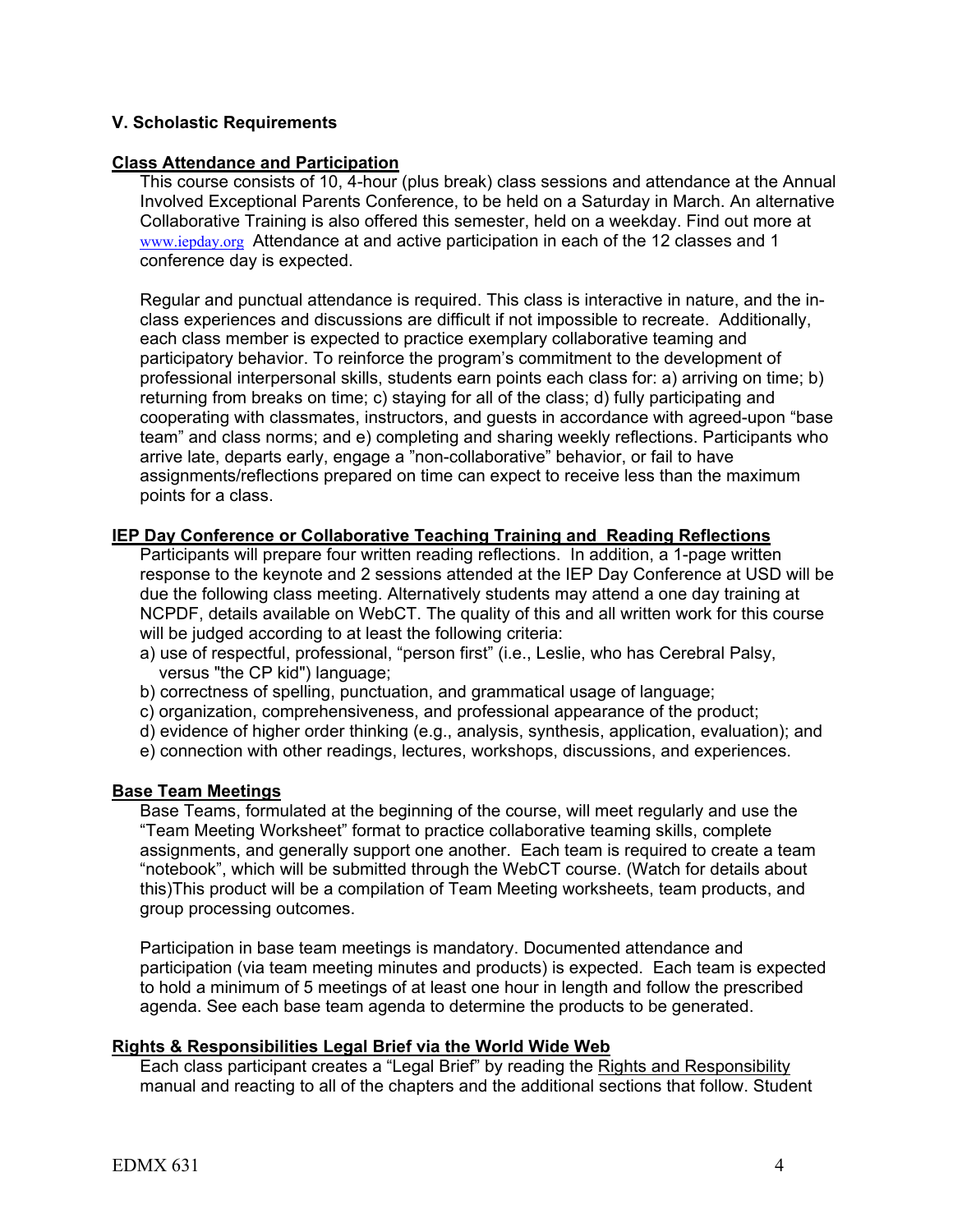work also must link to 4 additional web sites and describe in a 1/2-page written summary how each site can assist us as a special educator.

Each registered student has a username and must obtain a personal password by visiting ACD room 202 with a photo ID. Students are assigned CSUSM e-mail accounts and have computer use privileges on campus in the computer labs, accessible by using your username. Printer cards may be purchased at the finance office, but are also encouraged to use home computers to access the web. This assignment is due on or before the last day of class. Note that this is an individual (versus collaborative) assignment, intended to evidence your technology application skills.

## **IEP DAY or Collaborative Planning and Co-Teaching Reflection/Response**

Please check for this assignment in WebCT under assignments in February

#### **Authorization to Teach English Learners**

This credential program has been specifically designed to prepare teachers for the diversity of languages often encountered in California public school classrooms. The authorization to teach English learners is met through the infusion of content and experiences within the credential program, as well as additional coursework. Students successfully completing this program receive a credential with authorization to teach English learners. *(Approved by CCTC in SB 2042 Program Standards, August 02)*

#### **Teacher Performance Expectation (TPE) Competencies**

 The course objectives, assignments, and assessments have been aligned with the CTC standards Credential. This course is designed to help teachers seeking a California teaching credential to develop the skills, knowledge, and attitudes necessary to assist schools and district in implementing effective programs for all students. The successful candidate will be able to merge theory and practice in order to realize a comprehensive and extensive educational program for all students. You will be required to formally address the TPEs in this course.

#### **Students with Disabilities Requiring Reasonable Accommodations**

Students must be approved for services by providing appropriate and recent documentation to the Office of Disable Student Services (DSS). This office is located in Craven Hall 5205, and can be contacted by phone at (760) 750-4905, or TTY (760) 750-4909. Students authorized by DSS to receive reasonable accommodations should meet with their instructor during office hours or, in order to ensure confidentiality, in a more private setting.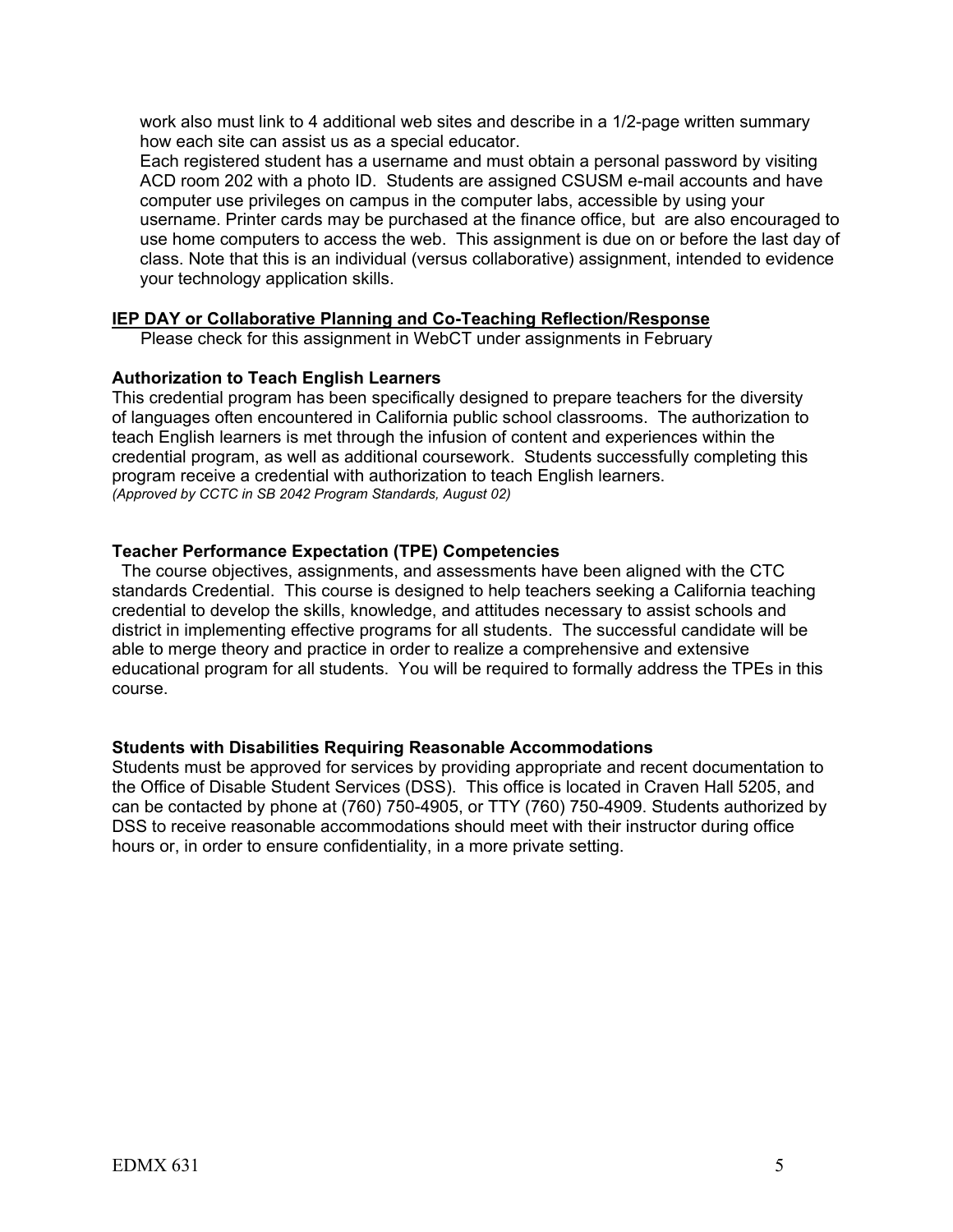## **EDEX 631 Spring 2005 Course Calendar and Tentative Class Schedule**

| <b>Class Date</b> | <b>Topics</b>                                                                                                                                                                                                  | <b>Readings Due Today P&amp;A Chs.</b>                       | <b>Assignments Due</b>                                         |
|-------------------|----------------------------------------------------------------------------------------------------------------------------------------------------------------------------------------------------------------|--------------------------------------------------------------|----------------------------------------------------------------|
| <b>Jan 20</b>     | Legal Brief Assignment on the World Wide Web<br><b>Collaborative Teaming Principles and Processes;</b><br>Acronym Jargon Busting; Person 1 <sup>st</sup> Language<br>Assign Base Teams and Team #1 Assignments |                                                              | Download/print<br>syllabus<br>Contact group mbers              |
| Jan 27            | Base Team Meeting #1 -No class meeting                                                                                                                                                                         |                                                              |                                                                |
| Feb <sub>03</sub> | IDEA '97 Evolution of Legal Rights &<br>Responsibilities; Forms: IEP, ITP;<br>Assessment and Beyond                                                                                                            | RO 2, 7 & 9<br>NCCSE/San Diego forms<br>www.preschoolfun.com | 2 & 3<br>Base Team #1 work<br>Reflection #1                    |
| Feb 10            | Carousel: Hughes Bill, CA Composite of Laws,<br>Authentic Assessment & Universal Design<br>(Assign Base Team #2 – Composite of Laws)<br>Guests: Surprise appearances--TBA!                                     | <b>V&amp;T 10</b><br>(Optional: CH 16)                       | 1 & 6                                                          |
| Feb 17            | Base Team Meeting #2-No Class meeting                                                                                                                                                                          |                                                              |                                                                |
| Feb 24            | The Agenda: Humanizing the IEP Meeting<br>(Assign Base Team #3 - Forms Analysis)                                                                                                                               | www.preschoolfun.com<br>CH 1 & 2                             | Base Team #2 work<br><b>Bring NCCSE Forms</b><br>Reflection #2 |
| March 3           | <b>Purposes of Assessment &amp; Confidentiality</b><br>Communication 10 Commandments (video)                                                                                                                   | <b>V&amp;T 9</b><br>RO <sub>4</sub>                          | All                                                            |
| March 8           | <b>Collaboration Training Professional Development Option</b>                                                                                                                                                  |                                                              |                                                                |
| March 10          | Base Team Meeting #3-No class meeting                                                                                                                                                                          |                                                              |                                                                |
| (March 17         | No scheduled class because of Prof Devopment Requirements)                                                                                                                                                     |                                                              |                                                                |
| March 19          | EP Day at USD Registration 8:00 am                                                                                                                                                                             | www.mapquest.com                                             | Watch for details online                                       |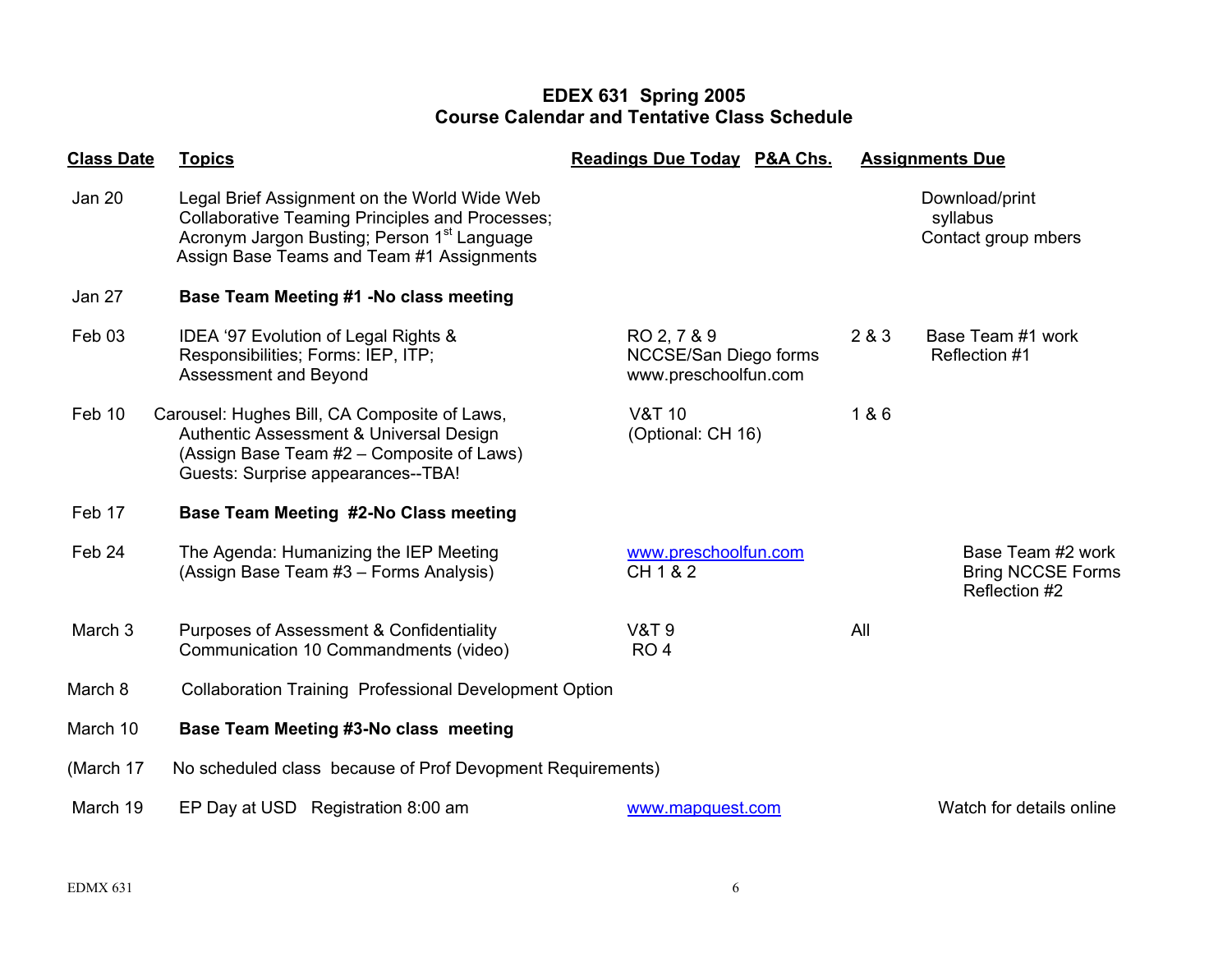| <b>Class Date</b>           | <b>Topics</b>                                                                                                                                      | <b>Readings Due Today</b>                          | P&A Chs.                | <b>Assignments Due</b>             |  |
|-----------------------------|----------------------------------------------------------------------------------------------------------------------------------------------------|----------------------------------------------------|-------------------------|------------------------------------|--|
| March 24                    | Conference Debrief; Assign Base Team<br>#4 and #5; Standards-Referenced IEP Goal                                                                   | $V&T$ 1, 8, 12                                     |                         | <b>Conf Reflection</b>             |  |
|                             | Setting CARS+ Guests: TBA                                                                                                                          | <b>CARS+ Handbook</b><br>CH <sub>3</sub>           |                         | Base Team #3 work<br>Reflection #3 |  |
| March 31                    | <b>Spring Break</b>                                                                                                                                |                                                    | Good idea to work ahead |                                    |  |
| April 7                     | IEP Meeting Gone Wrong (Video)<br>Proactive, Good IEP Writing<br>Writing Procedurally Correct, Elegant IEP Goals<br>to California Standards        |                                                    |                         |                                    |  |
| April 14                    | Base Team Meeting #4-No class meeting                                                                                                              |                                                    |                         |                                    |  |
| April 21<br><b>Notebook</b> | In-Class Base Team #5 and online submissions<br>93 CEC Code of Ethics<br>Managing Paperwork (Guest: Deb Teudt)<br><b>Level I Standards Preview</b> | Legal Brief (ok to turn in early if you want back) |                         | Base Team                          |  |
| April 28                    | No Class (Level II Showcase Night-ALL Invited!!)                                                                                                   |                                                    |                         |                                    |  |
| May 3                       | The Big Picture<br>Communicating Information to Others<br>Professional Organization Affiliation                                                    | V&T pp. 389-393 & 493-502<br>Review RO Chapter 7   |                         | Legal Brief                        |  |

## **Base Team Meetings The Social Skills Processing Procedures**

| Mtg. #1: Norms, Names, & Collaboration | (Forming Checklist)                 |
|----------------------------------------|-------------------------------------|
| Mtg. #2: California Code Scenarios     | (Functioning Checklist)             |
| Mtg. #3: IEP Analysis                  | (Formulating)                       |
| Mtg. #4: Facilitative Team Roles       | (Fermenting)                        |
| Mtg. #5: Problem Behaviors             | ("Are we really a team?" Checklist) |
|                                        |                                     |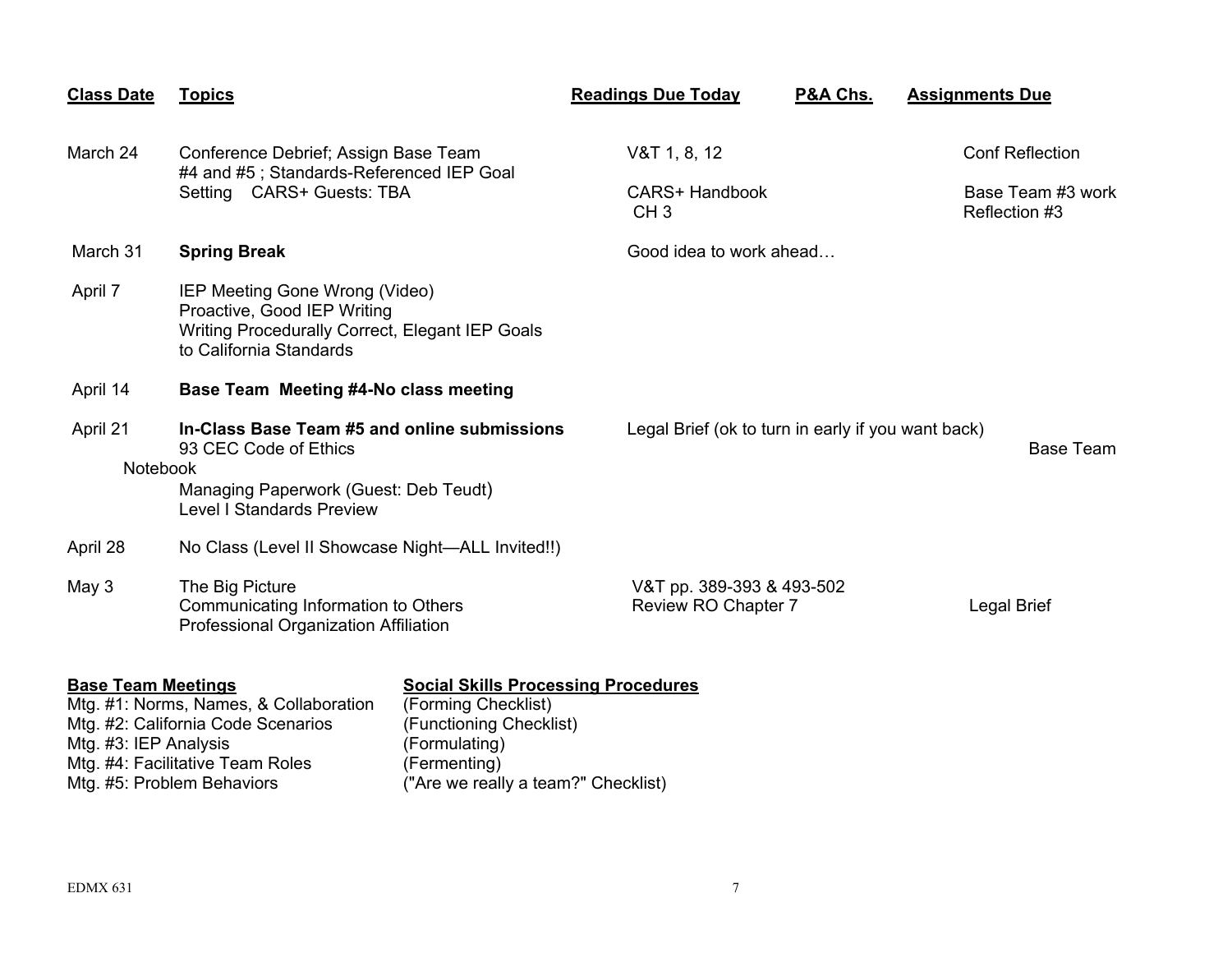## **EDMX 631 Reflection Prompts**

## **Writing Criteria**

Four reading reflections are due on the dates indicated in the syllabus schedule. Additionally, a 10-point post-Institute reflection is due on the  $9<sup>th</sup>$  class meet. The "Reflection Prompt" for each reflection is presented below.

The quality of reflections will be judged based upon at least the following criteria:

- use of respectful and professional "person first" language (i.e., "Rich who has Cerebral Palsy" versus "the CP child");
- word processed with accuracy in spelling, punctuation, and grammar;
- organization, comprehensiveness, and professional apearaqnce of the product
- connection with readings, class discussions, findings on the web, and;
- use of higher order thinking skills of application, analysis, synthesis, and evaluation.

## **Reflection Prompts**

## Reflection #1 (2 points)

After reading Chapter 9 of Restructuring for Caring and Effective Education answer the following:

- $\Rightarrow$  Describe IN YOUR OWN WORDS each of the four methods of assessment described in the chapter AND how each facilitates learner access to the core curriculum.
- ⇒ Why are IEPs "standards-referenced" versus "standards-based"?
- $\Rightarrow$  What are "access opportunities?" How do they relate to standards-referenced IEPs?
- $\Rightarrow$  What would you prescribe for policies/practices on grading for students with IEPs?

## Reflection #2 (4 points)

Chapter 2 and 7 of the Rosenberg et al. text covers a huge amount of information regarding the legal aspects of special education and the procedures and paperwork all special educators must manage. Read Chapters 2 and 7 as if you were a  $1<sup>st</sup>$  year special educator responsible for ensuring that every communication, assessment, eligibility, placement, and IEP-development process occurs in a timely and student-centered manner for Lindsay. As Lindsay's special education "service coordinator" (versus "case manager" – no child wants to be referred to as a "case"), construct a flowchart, table, mind map or other visual to help you to remember each of the procedural steps in the sequence from "prereferral" to "exit" for which you are or may become responsible. Be as specific as possible; this is your procedural "cheat sheet" for your 1<sup>st</sup> special education procedural experiences

After reading Chapter 9 of Rosenberg et al., carefully reread pages 299 – 310. Based upon your reading of these pages, your web readings, and any personal experiences with transition planning and ITPs, complete the Pause and Reflect 9.5 appearing on page 308. Write one paragraph per consideration from the perspective of "what a  $1<sup>st</sup>$  year middle or high school special educator needs to consider regarding student's transitions into adult services."

## Reflection #3 (3 points)

Read Chapters 1, 2, and 8 of the Restructuring for Caring and Effective Education text. On page 43, Gartner and Lipsky refer to IDEA '97 as the "Inclusion Development and Expansion Act." From the perspective of a special education leader, identify your "baker's dozen" (i.e., 13) list of what YOU consider to be the most significant changes in beliefs, practices, polices, and procedures that have occurred prior to or because of IDEA '97 that promote a "welcoming view of students with disabilities as a condition of human diversity" (page 53). For each of the 13 items in the list, provide a rationale for your selection and cite references to the readings.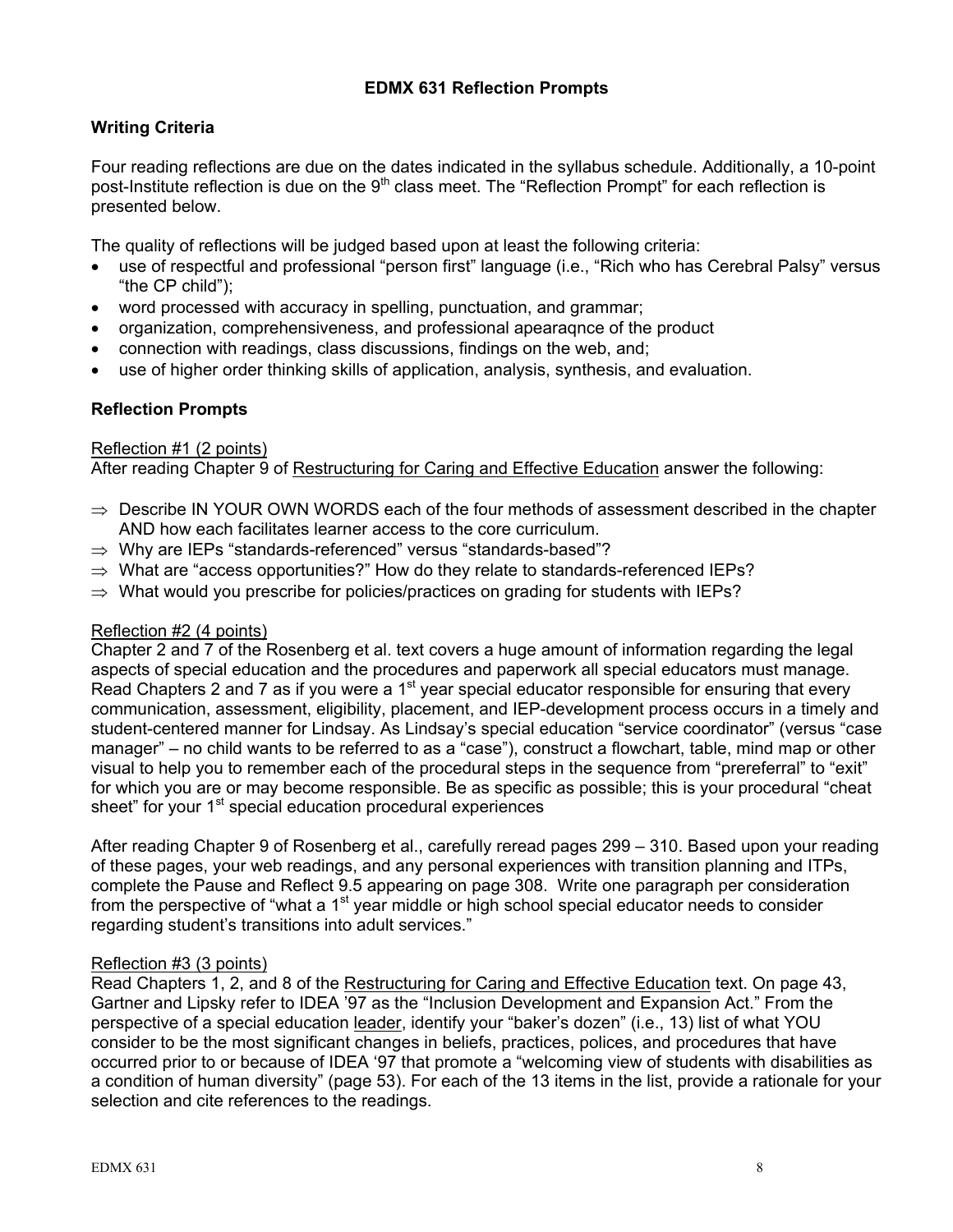## Reflection #4 (1 point)

For any of the chapters or pages listed in the Readings Due Today column that you have not yet read or written about, select one chapter or Reflection (those are the personal stories in the Villa & Thousand text) to respond to. This reflection format is intended to encourage you to learn more about somebody or something important for own professional growth, so the reflection format is totally "open" to your creativity.

IEP Day OR Collaborative teaching Training Reflection (10 points) Please check the WebCt Assignment icon available in February.

## **GRADING SCALE (in percentages):**

| A | 94-100 | А- | 92-93 | B+ .  | 89-91 |
|---|--------|----|-------|-------|-------|
| B | 86-88  | в- | 84-86 | $C++$ | 81-83 |

## **Criteria for Grading:**

A (Excellent): Performance at the highest level, showing sustained excellence in meeting all course requirements and exhibiting an unusual degree of intellectual initiative.

B (Good): Performance at a high level, showing consistent and effective achievement in meeting course requirements.

C (Satisfactory): Performance at an adequate level, meeting the basic requirements of the course.

## **NOTE: The minimum acceptable grade for a course in the professional education sequence is C+, and a B average must be maintained.**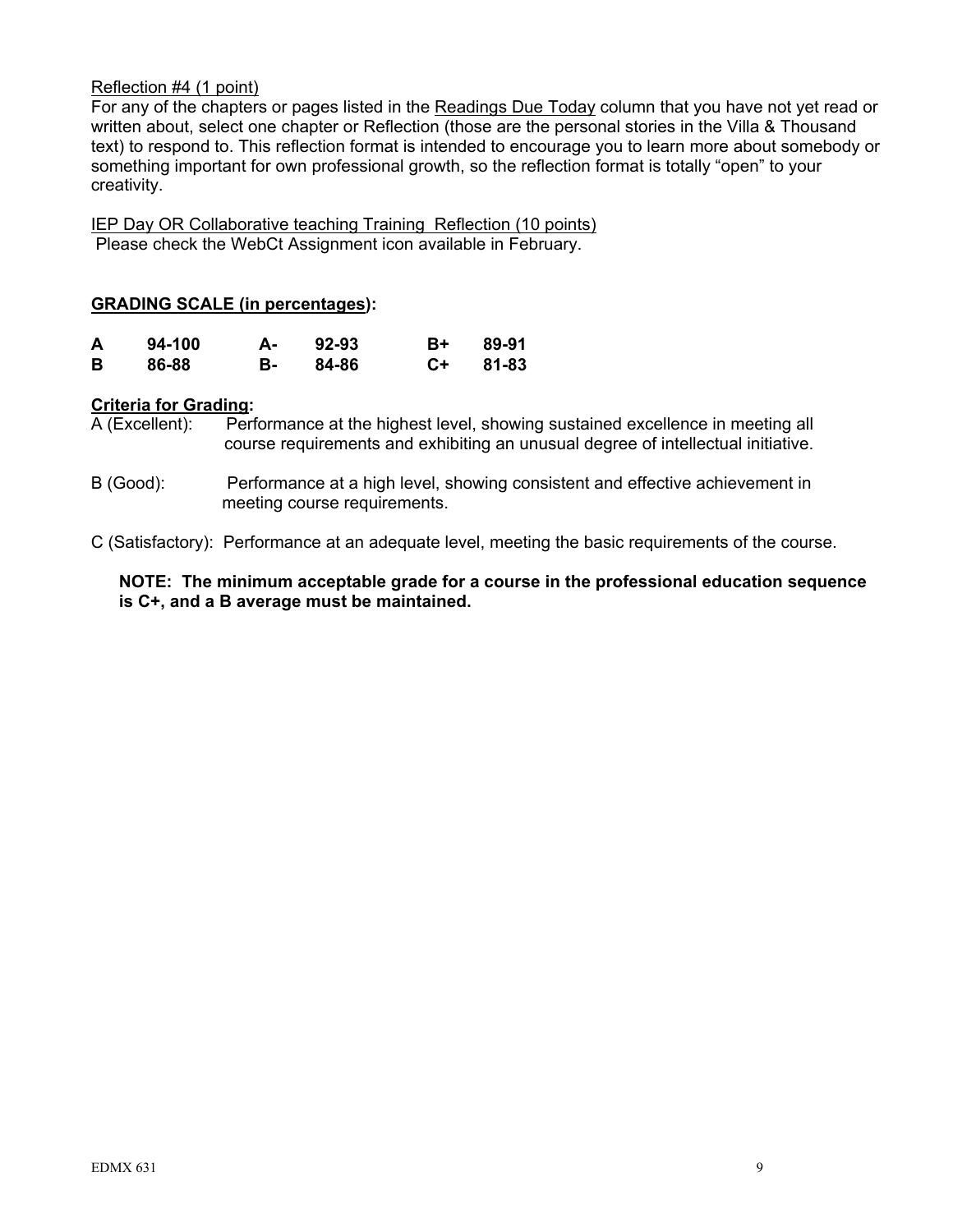**CROSSCULTURAL, LANGUAGE, AND ACADEMIC DEVELOPMENT (CLAD) COMPETENCIES**

| <b>PART 1: LANGUAGE STRUCTURE</b>                    | PART 2: METHODOLOGY OF                                       | <b>PART 3:CULTURE AND</b>               |
|------------------------------------------------------|--------------------------------------------------------------|-----------------------------------------|
| <b>&amp; FIRST- AND SECOND-LANGUAGE</b>              | <b>BILINGUAL, ENGLISH</b>                                    | <b>CULTURAL DIVERSITY</b>               |
| <b>DEVELOPMENT</b>                                   | <b>LANGUAGE DEVELOPMENT,</b>                                 |                                         |
|                                                      | <b>CONTENT INSTRUCTION</b>                                   |                                         |
| I. Language Structure and Use:                       | <b>Theories and Methods of</b><br>1.                         | I. The Nature of Culture                |
| <b>Universals and Differences</b>                    | <b>Bilingual Education</b>                                   |                                         |
|                                                      |                                                              |                                         |
| (including the structure of English)                 |                                                              |                                         |
| A. The sound systems of language<br>(phonology)      | A. Foundations                                               | A. Definitions of culture               |
| <b>B.</b> Word formation (morphology)                | <b>B.</b> Organizational models: What works<br>for whom? *** | <b>B.</b> Perceptions of culture        |
| C. Syntax                                            | C. Instructional strategies ***                              | C. Intragroup differences (e.g.,        |
|                                                      |                                                              | ethnicity, race, generations,           |
|                                                      |                                                              | and micro-cultures)                     |
| D. Word meaning (semantics)                          | II. Theories and Methods for                                 | <b>D.</b> Physical geography and its    |
|                                                      | <b>Instruction In and Through English</b>                    | effects on culture                      |
|                                                      | A. Teacher delivery for both English                         |                                         |
| E. Language in context ***                           | language development and content                             | E. Cultural congruence ***              |
|                                                      | instruction***                                               |                                         |
| <b>F.</b> Written discourse ***                      | <b>B.</b> Approaches with a focus on English                 | II. Manifestations of                   |
|                                                      | language development***                                      | <b>Culture: Learning About</b>          |
|                                                      |                                                              | <b>Students</b>                         |
| G. Oral discourse ***                                | C. Approaches with a focus on content                        | A. What teachers should learn           |
|                                                      | area instruction (specially designed                         | about their students **s                |
|                                                      | academic instruction delivered in                            |                                         |
|                                                      | English)***                                                  |                                         |
| H. Nonverbal communication *** I                     | D. Working with paraprofessionals***                         | <b>B.</b> How teachers can learn        |
|                                                      |                                                              | about their student ***                 |
|                                                      |                                                              |                                         |
| II. Theories and Factors in First- and Secon         | II. Language and Content Area                                | <b>C.</b> How teachers can use what     |
| <b>Language Development</b>                          | <b>Assessment</b>                                            | they learn about their                  |
|                                                      |                                                              | students (culturally                    |
|                                                      |                                                              | responsive pedagogy) ***                |
| A. Historical and current theories and               |                                                              | <b>III. Cultural Contact</b>            |
| models of language analysis that have                | A. Purpose***                                                |                                         |
| implications for second-language                     |                                                              |                                         |
| development and pedagogy                             |                                                              |                                         |
| <b>B.</b> Psychological factors affecting first- and | <b>B.</b> Metho ds ***                                       | A. Concepts of cultural contact         |
| second-language development ***                      |                                                              |                                         |
| C. Socio-cultural factors affecting first- and       | C. State mandates ***                                        | <b>B.</b> Stages of individual cultural |
| second-language development                          |                                                              | contact                                 |
| D. Pedagogical factors affecting first- and          | D. Limitations of assessment ***                             | C. The dynamics of                      |
| second-language development***                       |                                                              | prejudice***                            |
| E. Political factors affecting first- and            | E. Technical concepts ***                                    | <b>D.</b> Strategies for conflict       |
| second-language development ***                      |                                                              | resolution***                           |